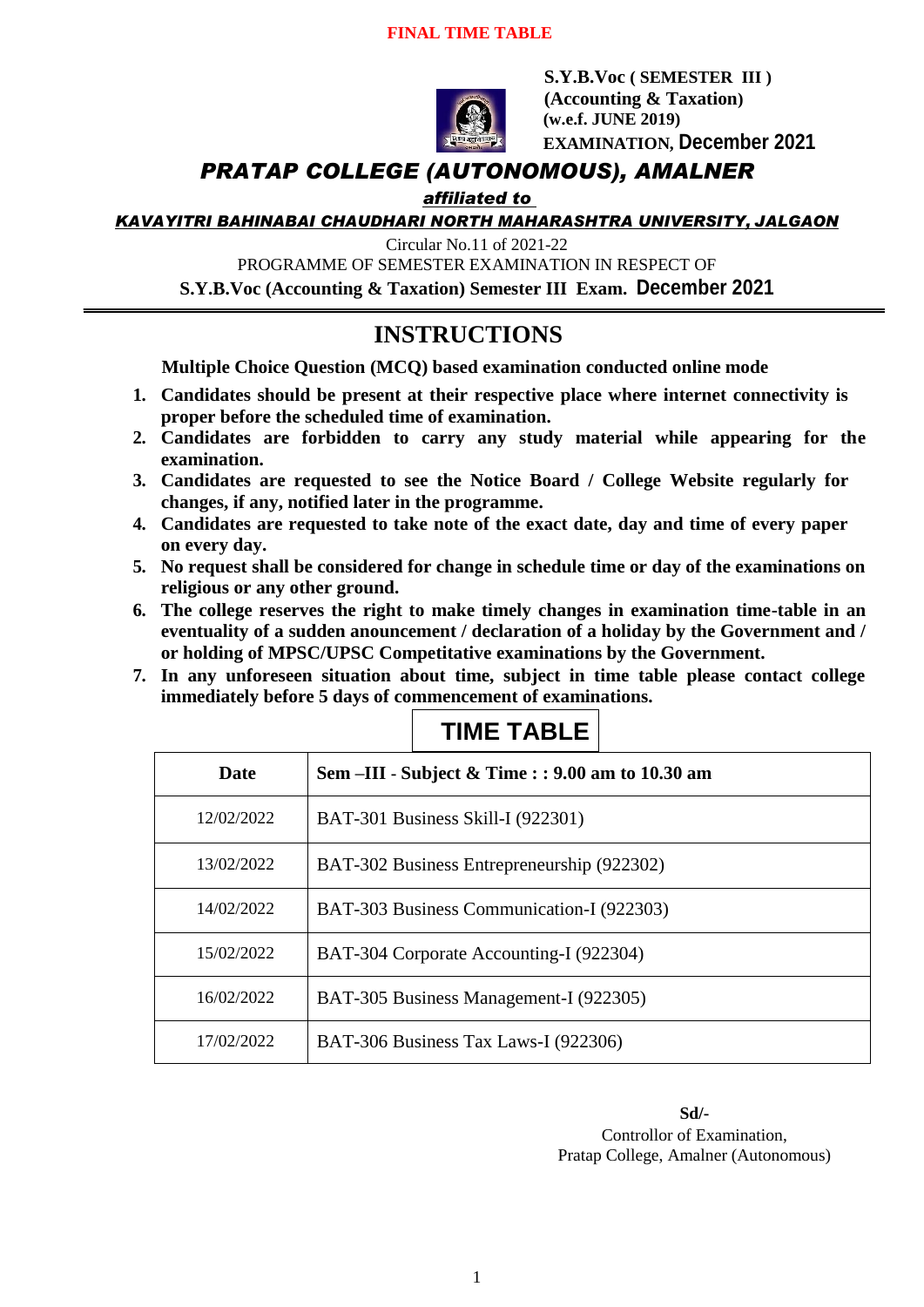### **FINAL TIME TABLE**



**S.Y.B.Voc ( SEMESTER – III ) (Food Processing & Technology) (w.e.f. JUNE 2019) EXAMINATION, December 2021**

## *PRATAP COLLEGE (AUTONOMOUS), AMALNER*

*affiliated to* 

*KAVAYITRI BAHINABAI CHAUDHARI NORTH MAHARASHTRA UNIVERSITY, JALGAON*

Circular No.11 of 2021-22

PROGRAMME OF SEMESTER EXAMINATION IN RESPECT OF

**S.Y.B.Voc (Food Processing & Technology) Semester-III Exam. December 2021**

## **INSTRUCTIONS**

**Multiple Choice Question (MCQ) based examination conducted online mode**

- **1. Candidates should be present at their respective place where internet connectivity is proper before the scheduled time of examination.**
- **2. Candidates are forbidden to carry any study material while appearing for the examination.**
- **3. Candidates are requested to see the Notice Board / College Website regularly for changes, if any, notified later in the programme.**
- **4. Candidates are requested to take note of the exact date, day and time of every paper on every day.**
- **5. No request shall be considered for change in schedule time or day of the examinations on religious or any other ground.**
- **6. The college reserves the right to make timely changes in examination time-table in an eventuality of a sudden anouncement / declaration of a holiday by the Government and / or holding of MPSC/UPSC Competitative examinations by the Government.**
- **7. In any unforeseen situation about time, subject in time table please contact college immediately before 5 days of commencement of examinations.**

**TIME TABLE**

|             | I IIVIL I ADLL                                    |
|-------------|---------------------------------------------------|
| <b>Date</b> | Sem -III - Subject & Time : : 9.00 am to 10.30 am |
| 12/02/2022  | FPT-301 Business Skill-I (913301)                 |
| 13/02/2022  | FPT-302 Business Entrepreneurship (913302)        |
| 14/02/2022  | FPT-303 Business Communication-I (913303)         |
| 15/02/2022  | FPT-304 Fruits and Vegetables Technology (913304) |
| 16/02/2022  | FPT-305 Food Processing Equipment (913305)        |
| 17/02/2022  | FPT-306 Food Hygiene and Sanitation (913306)      |

**Sd/-**

Controllor of Examination, Pratap College, Amalner (Autonomous)